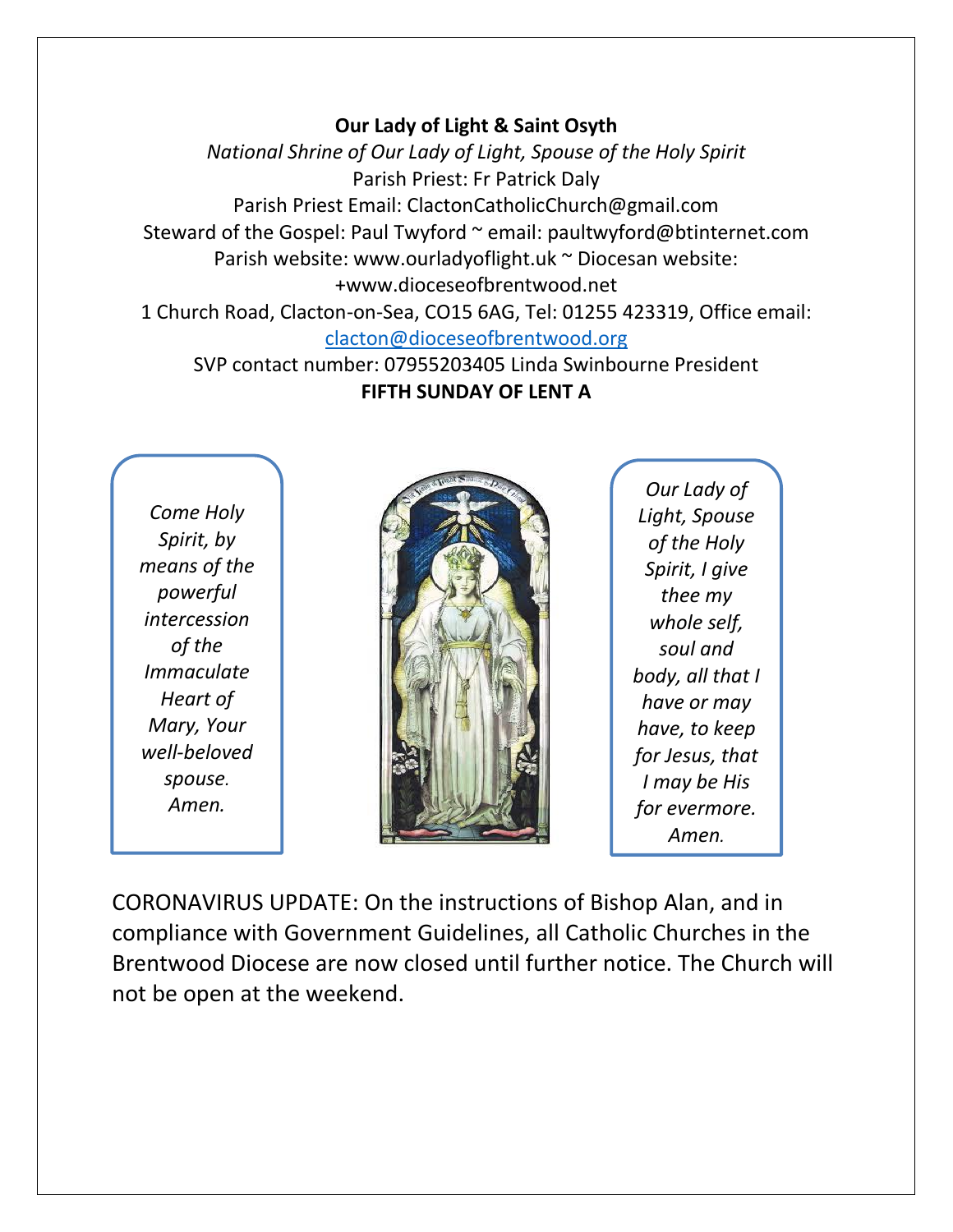## SUNDAY GOSPEL: John 11:1-45

In John's Gospel, Jesus hears of the illness of His friend Lazarus. The message sent by Martha and Mary was, "Lord, the man you love is ill". Jesus says to His disciples, "This sickness will end not in death but in God's glory, and though it the Son of God will be glorified". Jesus waits for 2 days before saying to His disciples, "Let us go to Judea". He added, "Our friend Lazarus is resting, I am going to wake him up". Jesus continued, "Lazarus is dead; and for your sake I am glad I was not there because now you will believe. But let us go to him".

On His arrival, Jesus found that Lazarus had been in the tomb for 4 days. Jesus meets Martha and tells her, "I AM the resurrection. If anyone believes in me, even though he dies he will live, and whoever lives and believes in me will never die, do you believe this"? In an act of total faith, Martha responds, "Yes, Lord, I believe that you are the Christ, the Son of God, the one who was to come into this world". By using the term 'I AM', Jesus claimed the divine name revealed to Moses.

Together with the sisters Martha and Mary, Jesus arrived at the tomb of Lazarus. Jesus commanded: "Take the stone away". He lifted His eyes and said: "Father, I thank you for hearing my prayer. I know indeed that you always hear me, but I speak for all these who stand around me, so that they may believe it was you who sent me". Jesus then cried out, "Lazarus here! Come out"! Lazarus came out of the tomb. Jesus told them to, "Unbind him, let him go free". We are told that, 'many of the Jews who had come to visit Mary and Martha had seen what he did and believed in him'. The raising of Lazarus would lead directly to the decision by the Jewish authorities to kill Jesus. Through the birth, death and resurrection of Jesus Christ, we who believe are all granted the gift of eternal life. Jesus tells us that 'He is the resurrection'. 'If we believe in Jesus Christ, even though we may die, we shall live. Whoever believes in Jesus Christ will never die'. We all must face the inescapable reality of our own death. We have mortal bodies and will all die. Our faith in Jesus Christ gives us hope.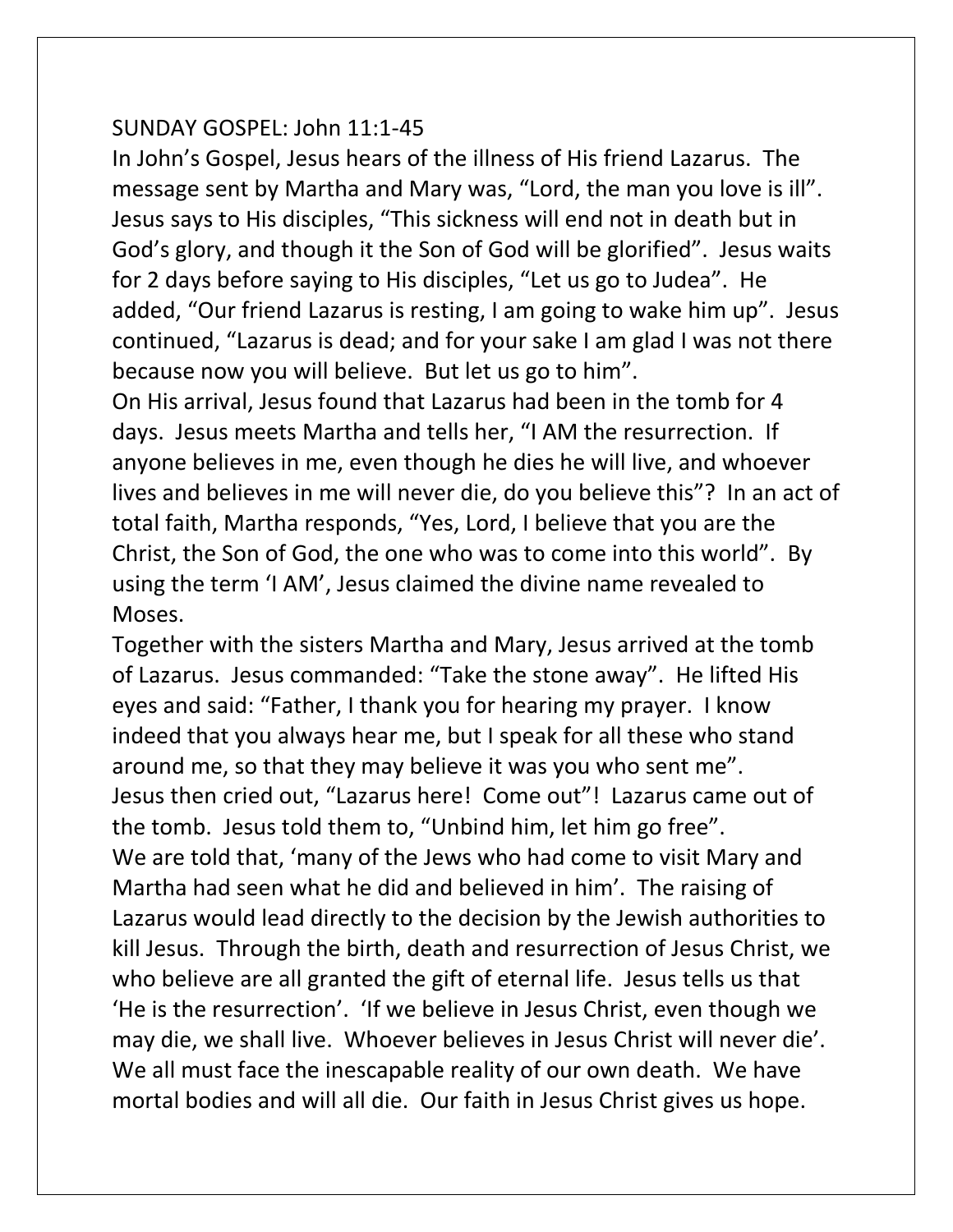Hope in the reality that we are loved totally by God. God, who sent His Only Son into the world to be the perfect sacrifice for our sins and to grant us eternal life. As Jesus called out Lazarus's name, he will also call out our name. Lazarus rose from the dead simply to face death all over again at the end of his mortal life. When we are raised from the dead in body and in soul, we will be raised for eternity. We will never have to face the prospect of any further death. We will look forward to eternal life, together with our love ones, in the presence of the all loving and merciful God.

OFFERTORY COLLECTION: You may wish to continue to support the parish by paying your offering by standing order. The parish bank details are: Catholic Church Clacton-on-Sea Montfort, sort code 401322, acct 41020463. Members of the gift-aid scheme should quote their name and gift aid number. Thank you for your support. Fr Patrick

NATIONAL DAY OF REDEDICATION: Sunday 29th March 2020. You are invited to join the National Rededication of England to Our Lady:

*Prayer: O Blessed Virgin Mary, Mother of God and our most gentle Queen and Mother, look down in mercy upon England thy "Dowry" and upon us all who greatly hope and trust in thee.*

*Response: We your faithful people assembled here offer you this country in which we live. Once it was yours, all its children were your children and you were honoured throughout England as its Protectress and its Queen. Again, do we consecrate it as your Dowry, and entrust it to your maternal care.*

The full set of prayers are available online:<https://www.behold2020.com/>

## THE FOLLOWING MASSES WILL BE CELEBRATED BY THE PRIEST ONLY:

| Saturday 28 <sup>th</sup> March | 9.30 am | MASS: Bridie Lyne RIP |
|---------------------------------|---------|-----------------------|
|                                 |         | (Joe & Mary Murray)   |
|                                 |         |                       |